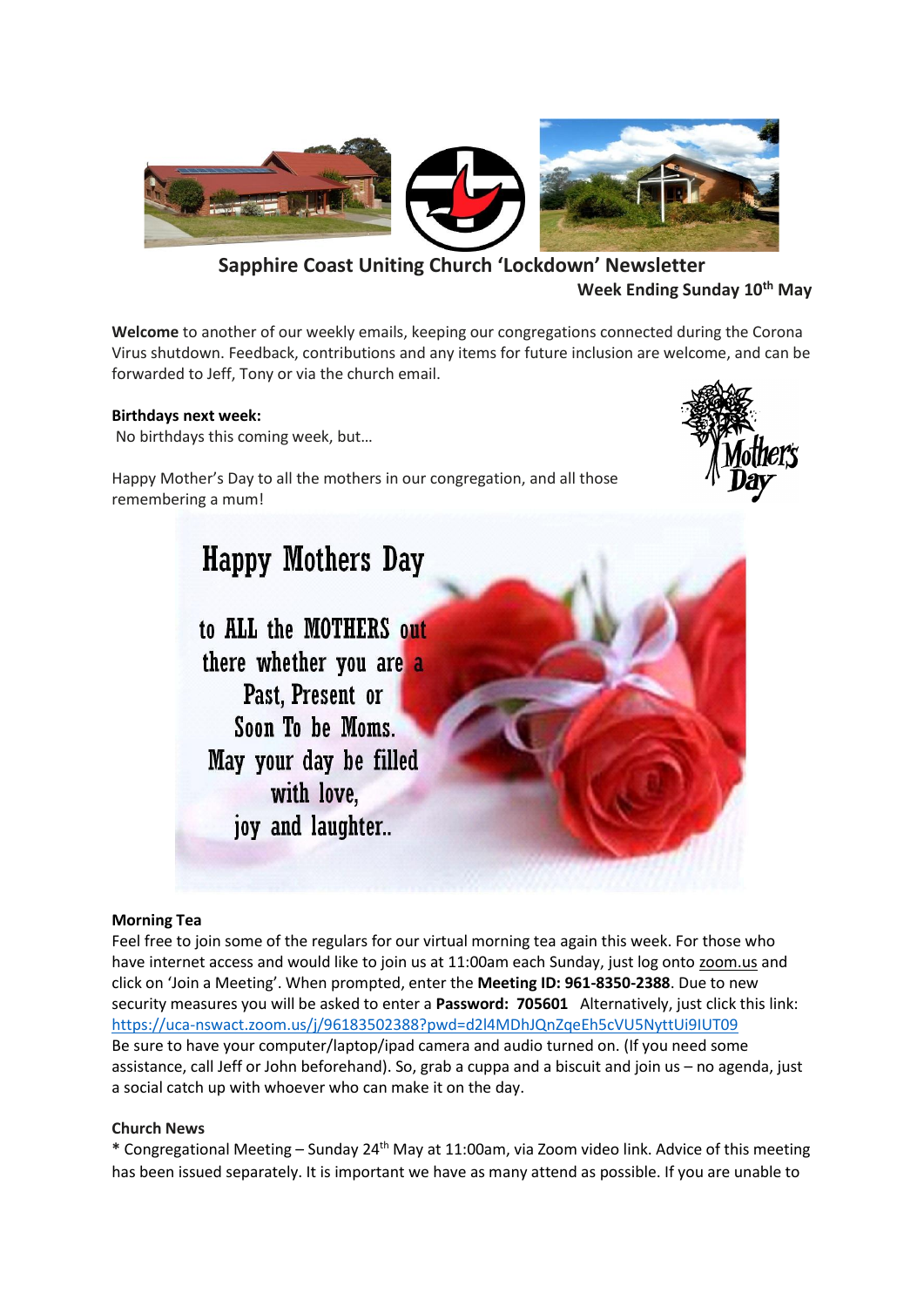join via the internet yourself, it should be possible to meet on the day with someone who can, so you can participate.

\* Repairs to the leaking roof of the church hall were completed last week. The skylight has been completely replaced, as well as several rusted sheets of iron and the guttering facing Lakeview Ave and Henwood St. This should 'buy' us several years before further renovations are needed. The work was carried out by Merimbula Metal Roofing at a cost of \$3552.

 $*$  The next Church Council meeting will be held at 2.00pm on Thursday 21st May. At this stage the meeting will be held by Zoom video, with further details to follow.

\* The UnitingCare Merimbula board meets 3-4 times a year, with the role of overseeing the administration of our local Community Visitors Scheme (CVS) and supporting Greg Wollaston in his role as co-ordinator. At the moment we have a vacancy on the board. If you are looking for a small volunteer role where you can make a contribution to your local community, please call secretary Shirley Bazley on 64959231

 $*$  Rev David is on annual leave and will resume duties on Saturday 16<sup>th</sup> May. During his time away from duties please direct any necessary calls to Church Council Chairman Colin on 64950961. David's placement with us concludes on 31<sup>st</sup> May. David first joined us in December 2013 on a parttime basis and he has been serving our congregations on a full-time placement for the last 3 years.

Did you know that 'Hats for Homeless' is a new Uniting initiative that meets some of the more practical needs of people experiencing homelessness?

The idea has seen local church ministers, congregations, and tertiary students join with Uniting Residential Aged Care, Chaplains, and a local Men's Shed to make hundreds of beanies for those sleeping rough in Winter.

This level of support will make a wonderful difference for the vulnerable in our community during the pandemic. Learn more in Insights Magazine: www.insights.uca.org.au/hats-forhomeless

Click here to join the Facebook group: www.facebook.com/groups/ 834234886955876



## **From the Treasurer**

Some good news this week with the receipt by the church of the first round of funding from the federal government stimulus package. This has provided \$10,000 which will help to replace income we have lost with the closure of the Op Shop. We have also been busy with an application to the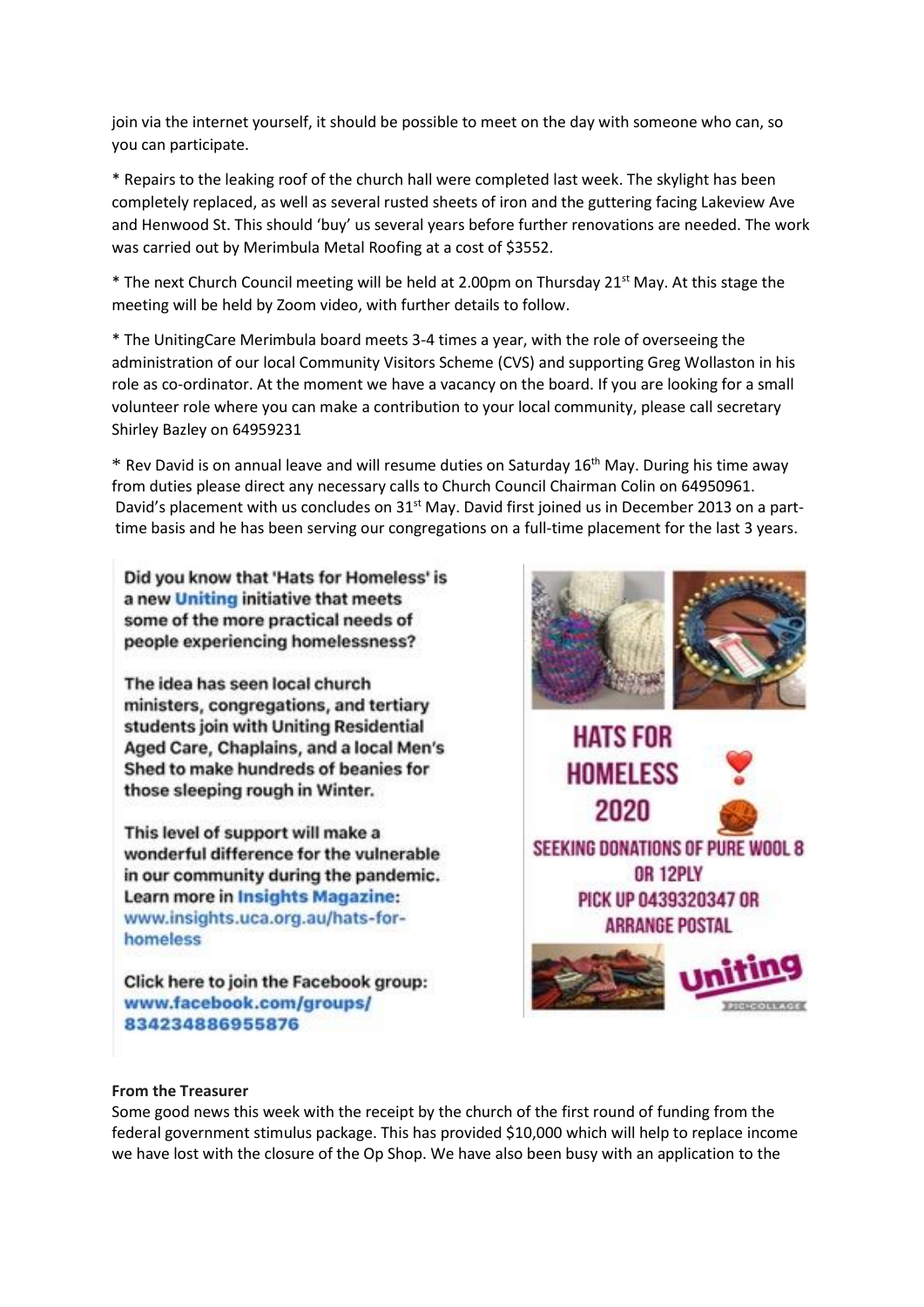ATO for JobKeeper payments, which if successful, would assist with stipend costs of our minister in the April-May period, until the position concludes.

#### **Wider reading**

Follow the link below for an interesting article reflecting on some significant changes that are underway in the relationship between aged care and congregations, and the way we perceive 'church' in these new times. Worth a look!

**<https://www.insights.uca.org.au/church-with-no-walls-chaplaincy-in-the-pandemic/>**

#### **Lectionary readings this week:** Easter 5 Year A

Acts 7:55-60 Psalm 31:1-5, 15-16 1 Peter 2:2-10 John 14:1-14



#### **CALL TO WORSHIP** *(from Words for Worship)*

Come and enter into the house of God. Find warmth and belonging here. Know that all are welcomed and wanted. Here there is room enough for all. As we gather today, we come with our whole selves knowing that God's invitation is to the fullness of life.

Come, let us worship together.

#### **PRAYER OF INVOCATION**

Holy Spirit who once hovered over the formless void and brought forth life and light to all of creation, move amongst us gathered here.

Make your home in us even as we come seeking shelter in the rooms of your kingdom. Show us the way of inclusive love. Amen.

#### **PRAYER OF CONFESSION**

Gracious God,

as we have come this day with our whole selves,

so have we brought those parts we would rather not mention:

the smallness of mind, the hardness of heart,

our tendency to close ourselves off.

Yet you have made room for us even in our weakness and imperfection, and so we come confessing those parts we would rather not admit to.

We confess we have not always believed in your readiness to love,

believing instead that there is no room for us or for some 'other' of our choosing

within the household of your kingdom.

Help us to see in the midst of our blindness,

help us to make room for all.

We confess there are times when we have closed ourselves off from those who are different.

Out of fear and indifference,

we have sought those with whom we agree.

At times, we have even declared those who are different

as wrong, misguided or even bad.

Help us to see in the midst of our blindness,

help us to make room for all.

#### **WORDS OF ASSURANCE**

Hear these words of assurance:

Our God is 'a rock of refuge' who offers shelter and steadfast love.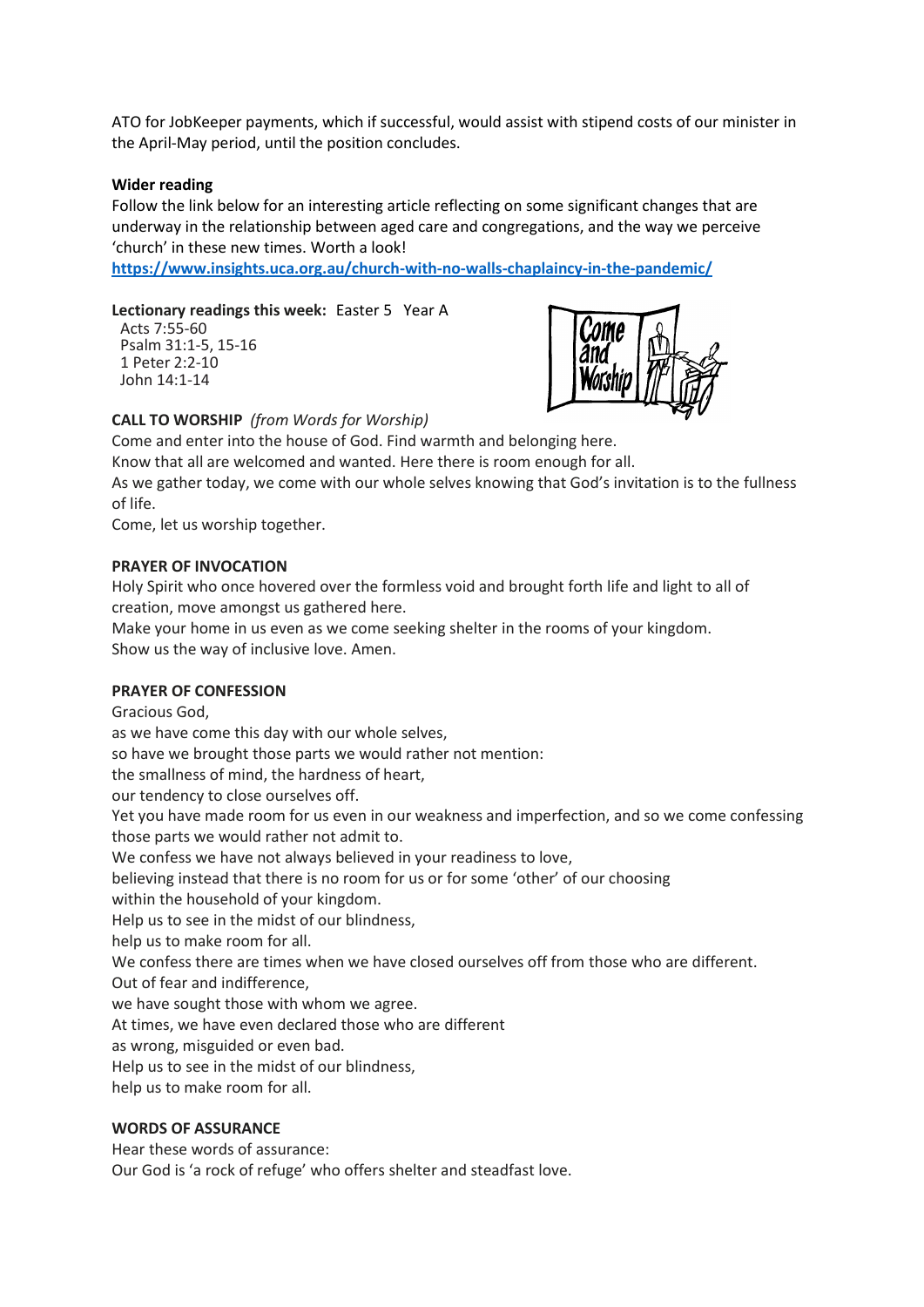Though we are blind, God loves us still

and offers us the sight of new life in Christ. In Christ, we are loved and forgiven, made whole and offered new life. Thanks be to God.

## **PRAYER OF ADORATION AND THANKSGIVING**

Gracious God,

whose deep love is beyond our comprehension

and who gives it so gladly and with such abandon, we are so thankful for your generous life.

You delight in the kaleidoscope of creation, inviting us to be inventive in our living

that we might share in your gladness.

We give thanks this day for the beauty of our human family:

for the rich diversity of peoples you have created and for the many ways of living you have stirred up in us. Above all, we give thanks for the many rooms

you have created in love for all to be housed in you. Gather the whole human family into your love, we pray. Amen.

# **DISCIPLESHIP THOUGHT**

God's house has many rooms. God always has room for us. Sometimes we need to remember this at the deepest level. Many people struggle with feelings of being unworthy or even unlovable. Of course, God's extravagant love also calls forth our own capacity and ability to love as well. Perhaps we need to also ask ourselves who we are making room for. Does it only include those who think, act and look like us? Or is the circle wider and inclusive of those from whom we differ? Making room in our lives might just be about finding our place in one of God's many rooms as well as inviting others into the spaces in our living.

# **REFLECTION John 14:1-14**

In chapters 14 through 17, Jesus offers us his farewell discourse. A familiar Greek rhetorical device, it seeks to offer a final summary of the man and his message. As the authorities finally act to silence Jesus, he turns to offer comfort and guidance to the disciples (and by extension to us as the readers). Jesus does not talk of revenge or plan for counter-attack. He does speak of hospitality and belonging, reinforcing that his authority comes from the very heart of God. Even here as the curtain falls and darkness grows, Jesus points us towards relationship with God and with each other. We belong, because God has acted in Christ to call us to one another. Trust in the One who calls us, for that is more powerful than anything the authorities can raise up against us.

## **OFFERTORY SENTENCE**

Our God is extravagant in love. Out of God's love flows the whole of creation. Let us give our offering and join in God's act of love.

## **OFFERTORY PRAYER**

Generous God, we give thanks for the many gifts we have received from you. We now offer, in gratitude, a portion of what we have, that others may also receive your blessing. Amen.

# **PRAYER OF INTERCESSION**

Loving God, we come with open hearts and hands willing to do what we can in your kingdom. Today as we pray for our world and for ourselves,